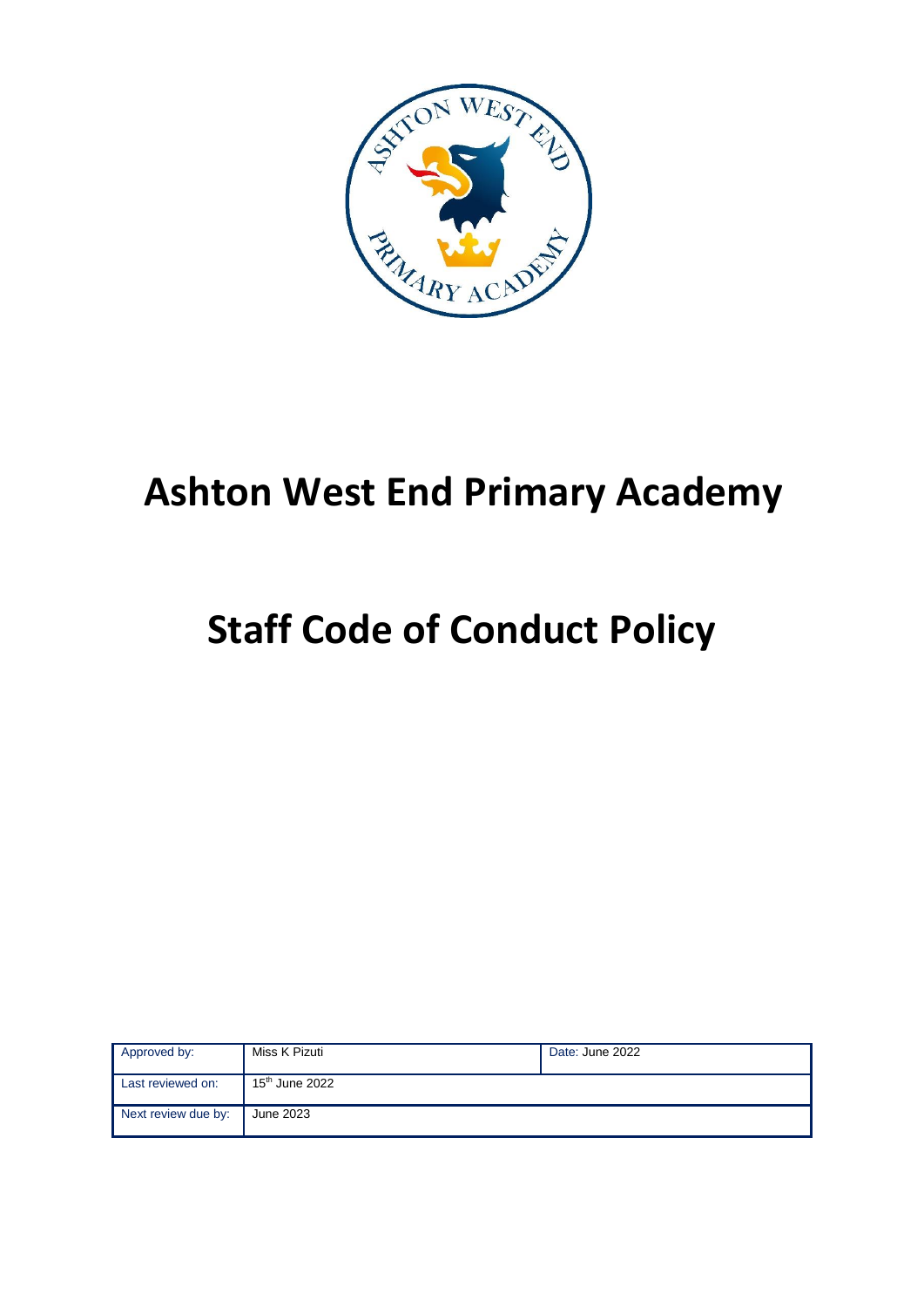**School's mission Statement:**

# 'Today I am proud of my school, tomorrow my school will be proud of me.'

#### **Contents:**

- 1. Aims, scope and principles
- 2. Legislation and guidance
- 3. General obligations
- 4. Safeguarding
- 5. Staff/pupil relationships
- 6. Physical contact with pupils, 1:1 situations and offsite visits
- 7. Communication and social media
- 8. Acceptable use of technology
- 9. Confidentiality
- 10. Honesty and integrity
- 11. Dress code
- 12. Conduct outside of work
- 13. Monitoring arrangements
- 14. Whistleblowing
- 15. Compliance
- 16. Links with other policies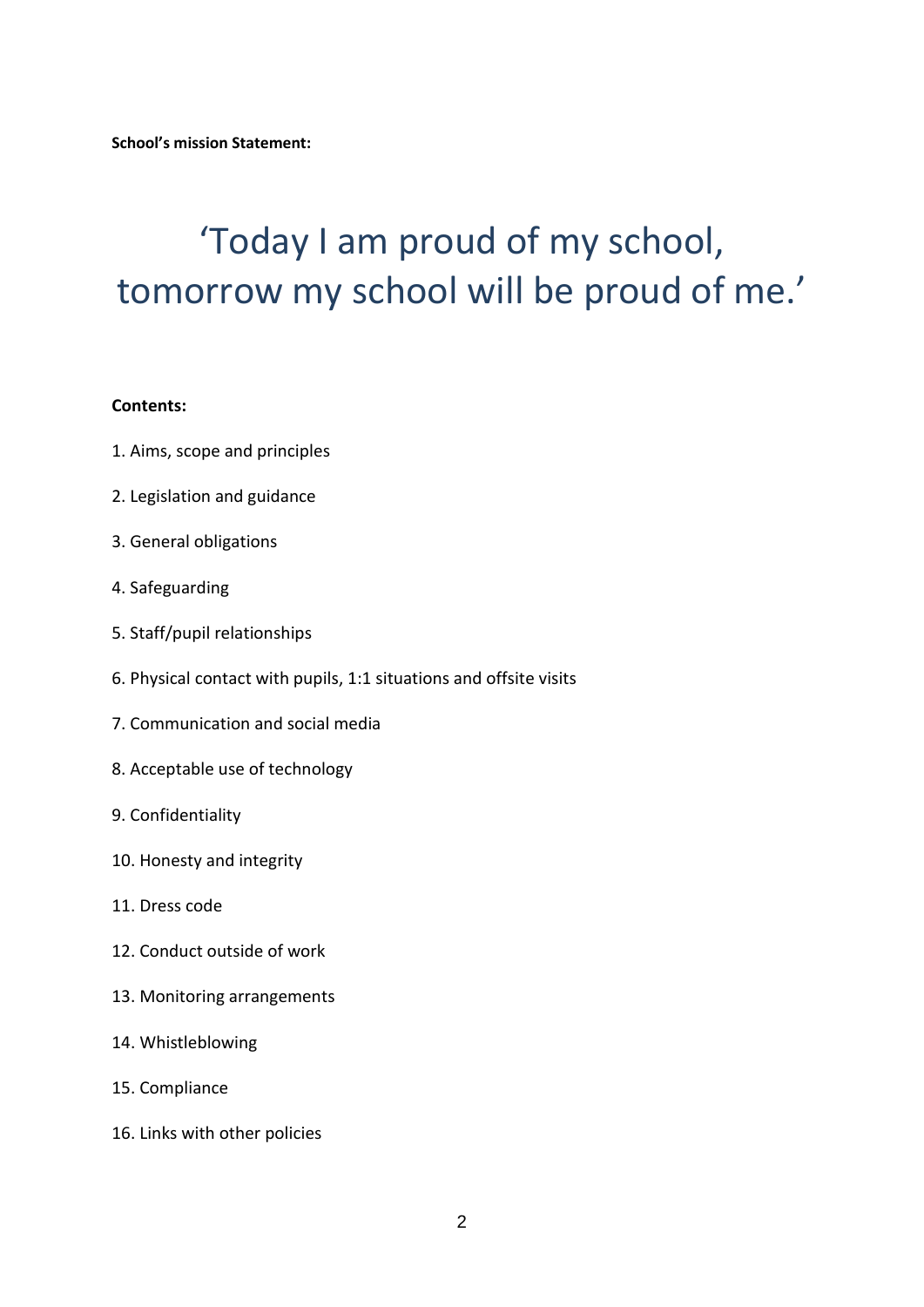# **1. Aims, scope and principles:**

This policy aims to set and maintain standards of conduct that we expect all staff to follow.

This policy applies to all staff and volunteers in the academy regardless of their position, role or responsibility. References to 'staff' throughout the policy relate to all of the following groups:

- All members of staff including teaching and support staff
- Volunteers, including governors
- Casual workers
- Temporary and supply staff, either from agencies or engaged directly
- Student placements, including those undertaking initial teacher training and apprentices.

By creating this policy, we aim to ensure our school is an environment where everyone is safe, happy and treated with respect. School staff have an influential position in the school, and will act as role models for pupils by consistently demonstrating high standards of behavior. We expect that all teachers will act in accordance with the personal and professional behaviors set out in the Teachers' Standards. We expect all support staff, governors and volunteers to also act with personal and professional integrity, respecting the safety and wellbeing of others. Failure to follow the code of conduct may result in disciplinary action being taken, as set out in our staff disciplinary procedures. As stated in the disciplinary policy, these actions could result in dismissal. Please note that this code of conduct is not exhaustive. If situations arise that are not covered by this code, staff will use their professional judgement and act in the best interests of the school and its pupils.

# **2. Legislation and guidance**

In line with the statutory safeguarding guidance '[Keeping Children Safe in Education](https://www.gov.uk/government/publications/keeping-children-safe-in-education--2)', we should have a staff code of conduct, which should cover acceptable use of technologies, staff/pupil relationships and communications, including the use of social media.This policy also complies with our funding agreement and articles of association.

# **3. General obligations**

Staff set an example to pupils. They will:

- Maintain high standards in their attendance and punctuality
- Never use inappropriate or offensive language in school
- Treat pupils and others with dignity and respect
- Show tolerance and respect for the rights of others
- Not undermine fundamental British values, including democracy, the rule of law, individual liberty and mutual respect, and tolerance of those with different faiths and beliefs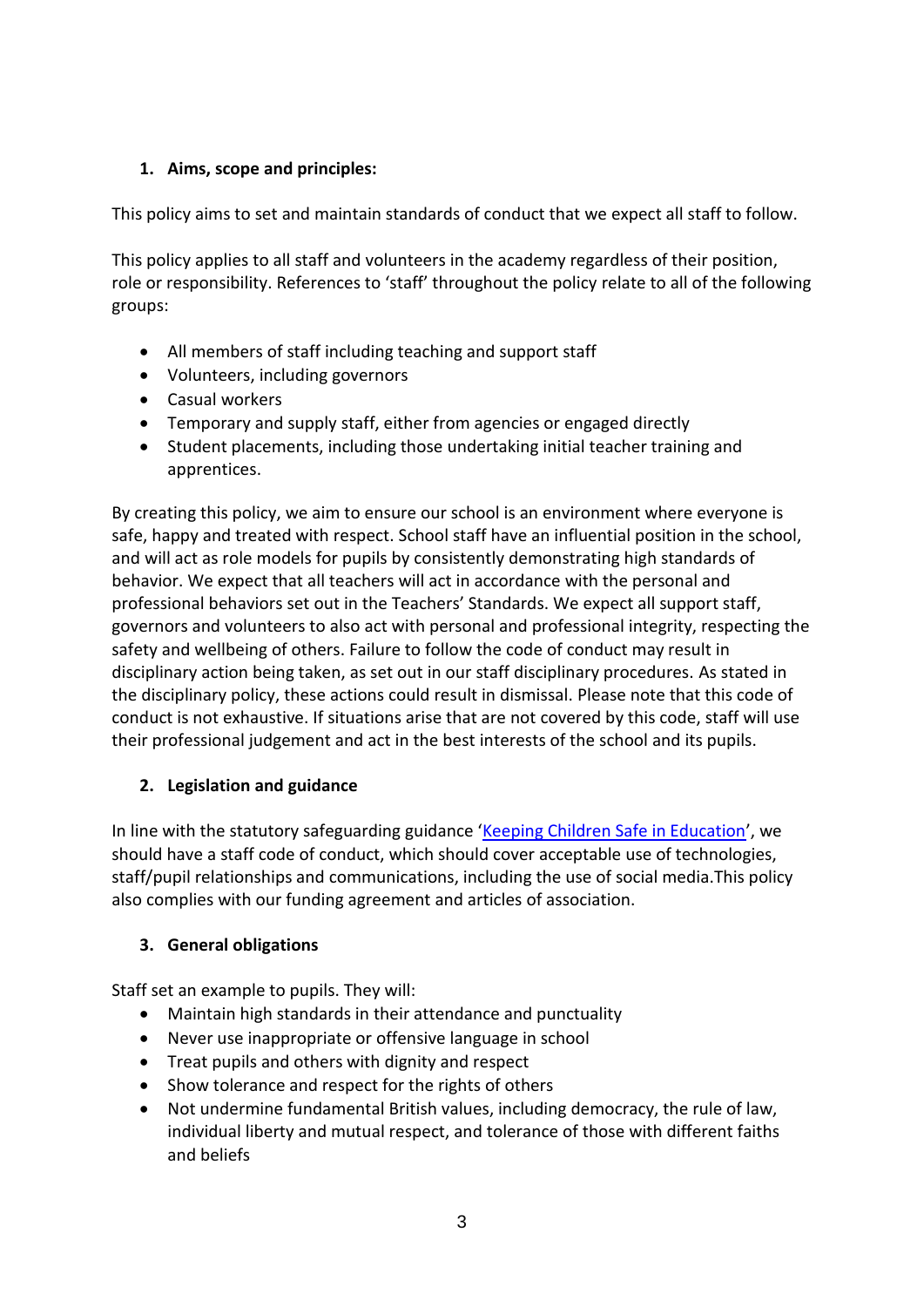- Express personal beliefs in a way that will not overly influence pupils, and will not exploit pupils' vulnerability or might lead them to break the law
- Understand the statutory frameworks they must act within
- Adhere to the Teachers' Standards
- Not smoke on the school premises or outside school gates Ashton West End Primary Academy is a no smoking site. Any member of staff wishing to smoke must leave the school grounds. Whilst staff are supervising children offsite, they must not smoke.
- Not consume or be under the influence of alcohol, illicit drugs or other illegal substances on or near school premises.
- Refrain from the consumption of alcohol and other substances at school events (i.e. Leaving parties, residential visits) both within the school premises and outside the school setting.

# **4. Safeguarding**

Staff have a duty to safeguard pupils from harm, and to report any concerns they have. This includes physical, emotional and sexual abuse, or neglect. Staff will familiarise themselves with our safeguarding policy and procedures and the Prevent initiative, and ensure they are aware of the processes to follow if they have concerns about a child. Our safeguarding policy and procedures are available in the staff room and from the school office. New staff will also be given copies on arrival.

# School's DSL: Miss K Pizuti (Principal) School's DDSL: Ms S Barnett and Mrs E Beswick (Assistant Principals)

#### **Low Level Concerns**

Low level concerns that do not meet the harm threshold- Concerns may arise in several ways and from a number of sources. For example: suspicion; complaint; or disclosure made by a child, parent or other adult within or outside of the organisation; or as a result of vetting checks undertaken. All concerns about adults working in or on behalf of the school or college (including supply teachers, volunteers and contractors) will be dealt with promptly and appropriately.

- Any staff member who has a low-level concern about a colleague or another adult in school should speak to the DSL or headteacher immediately
- Staff should also tell the DSL of headteacher about any situations they find themselves in which could be an issue or could be misinterpreted
- Low level concerns will be recorded digitally, and password protected. Only the DSL/ headteacher will have access to this.
- Low level concerns will be assessed to see whether any action is needed e.g. advice, support, additional training, etc
- Repeated low level concerns may lead to a LADO referral.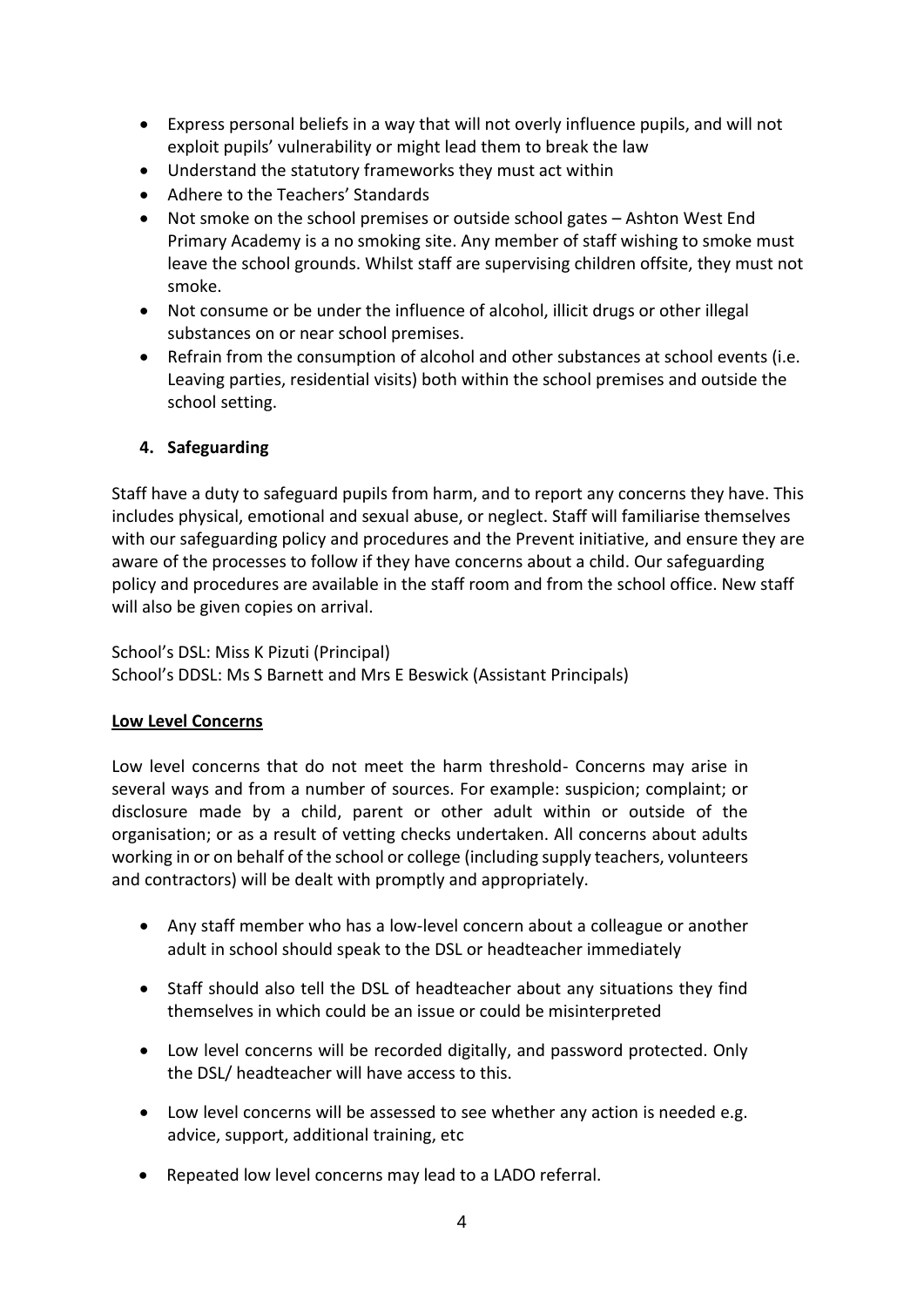# **5. Staff/pupil relationships**

Staff will observe proper boundaries with pupils that are appropriate to their professional position. They will act in a fair and transparent way that would not lead anyone to reasonably assume they are not doing so.

If staff members and pupils must spend time on a one-to-one basis, staff will ensure that:

- This takes place in a public place that others can access
- Others can see in to the room
- A colleague or line manager knows this is taking place

Staff should avoid contact with pupils outside of school hours if possible.

Personal contact details should not be exchanged between staff and pupils. This includes social media profiles.

While we are aware many pupils and their parents may wish to give gifts to staff, for example, at the end of the school year, gifts from staff to pupils are not acceptable.

If a staff member is concerned at any point that an interaction between themselves and a pupil may be misinterpreted, this should be reported to their line manager or the headteacher.

It is not unusual for pupils or, sometimes, their parents to develop infatuations towards members of staff. All such situations must be responded to sensitively to maintain the dignity of those concerned. Staff should also be aware that such circumstances carry a high risk of words or actions being misinterpreted and for allegations to be made against staff. Any indications of an infatuation towards yourself or another member of staff must be reported to your line manager.

#### **6. Physical Contact with Pupils, 1:1 situations and offsite visits:**

- There are occasions when it is entirely appropriate and proper for staff to have physical contact with pupils, but it is crucial that they only do so in ways appropriate to their professional role. A 'no touch' approach is impractical for most staff and may in some circumstances be inappropriate. When physical contact is made with pupils it should be in response to their needs at that time, of limited duration and appropriate to their age, stage of development, gender, ethnicity and background.
- Where feasible, staff should seek the child's permission before initiating contact. Staff should listen, observe and take note of the child's reaction or feelings and, so far as is possible, use a level of contact which is acceptable to the child for the minimum time necessary.
- It is not possible to be specific about the appropriateness of each physical contact, since an action that is appropriate with one child in one set of circumstances may be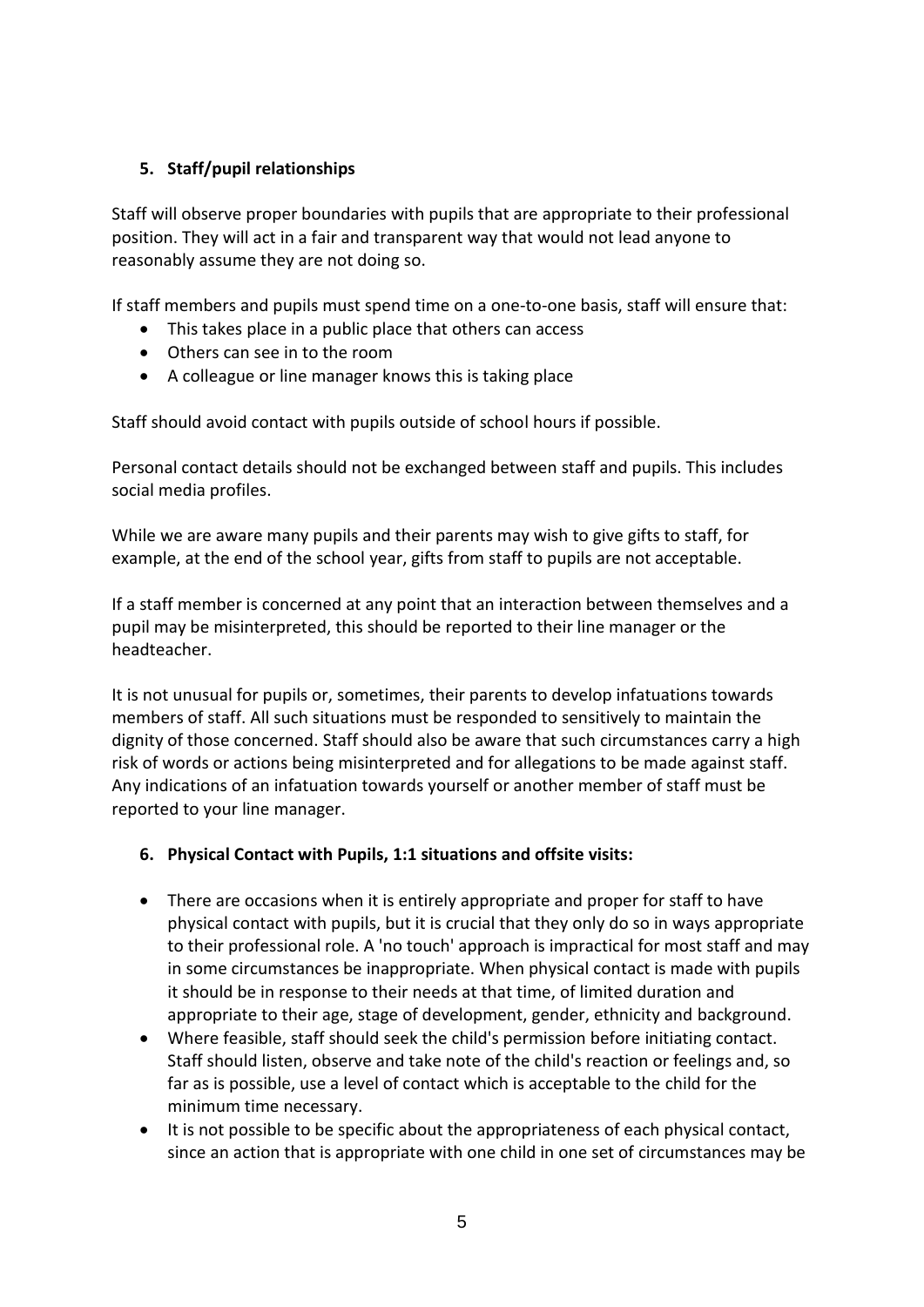inappropriate in another, or with a different child. Staff should therefore, use their professional judgement at all times.

- Staff should be aware that even well-intentioned physical contact may be misconstrued by the child, an observer or by anyone to whom this action is described. Staff should never touch a child in a way which may be considered indecent. Always be prepared to explain actions and accept that all physical contact be open to scrutiny. Staff must not engage in rough play, tickling or fun fights with pupils.
- Extra caution should be exercised where a child is known to have suffered previous abuse or neglect. Such experiences may sometimes make a child exceptionally needy and demanding of physical contact and staff should respond sensitively by deterring the child through helping them to understand the importance of personal boundaries.
- Staff supervising PE and games or providing musical tuition should demonstrate the use of a particular piece of equipment/instrument on another member of staff if possible. However, they may be required to initiate physical contact with pupils to support a child to perform a task safely, to demonstrate the use of a particular piece of equipment/instrument or to assist them with an exercise. Contact under these circumstances should be done with the pupils' agreement, for the minimum time necessary and in an open environment. Staff should remain sensitive to any discomfort expressed verbally or non-verbally by the pupils.
- Physical contact must never be secretive, for the gratification of the adult or represent a misuse of authority.
- If a member of staff believes that an action could be misinterpreted, the incident and circumstances should be reported to your line manager, recorded and, if appropriate, a copy placed on the child's file.

# **Child in distress**

There may be occasions when a pupil is in distress and in need of comfort as a reassurance. This may include age appropriate physical contact. Staff should remain self-aware at all times in order that their contact is not threatening, intrusive or subject to misinterpretation. Such incidents should always be recorded and shared with your line manager. If you have a particular concern about the need to provide this type of care and reassurance, you should seek further advice from your line manager.

#### **Showers and changing**

Pupils are entitled to respect and privacy whilst they are changing or showering after PE/games or swimming. However, there needs to be an appropriate level of supervision in order to safeguard young people, meet health and safety requirements and to ensure that bullying does not take place. The supervision should be appropriate to the needs and age of the pupils and sensitive to the potential for embarrassment. Staff should be vigilant about their own behaviour and announce their intention of entering a changing room. Staff must not change or shower in the same place as children.

#### **One to one situations**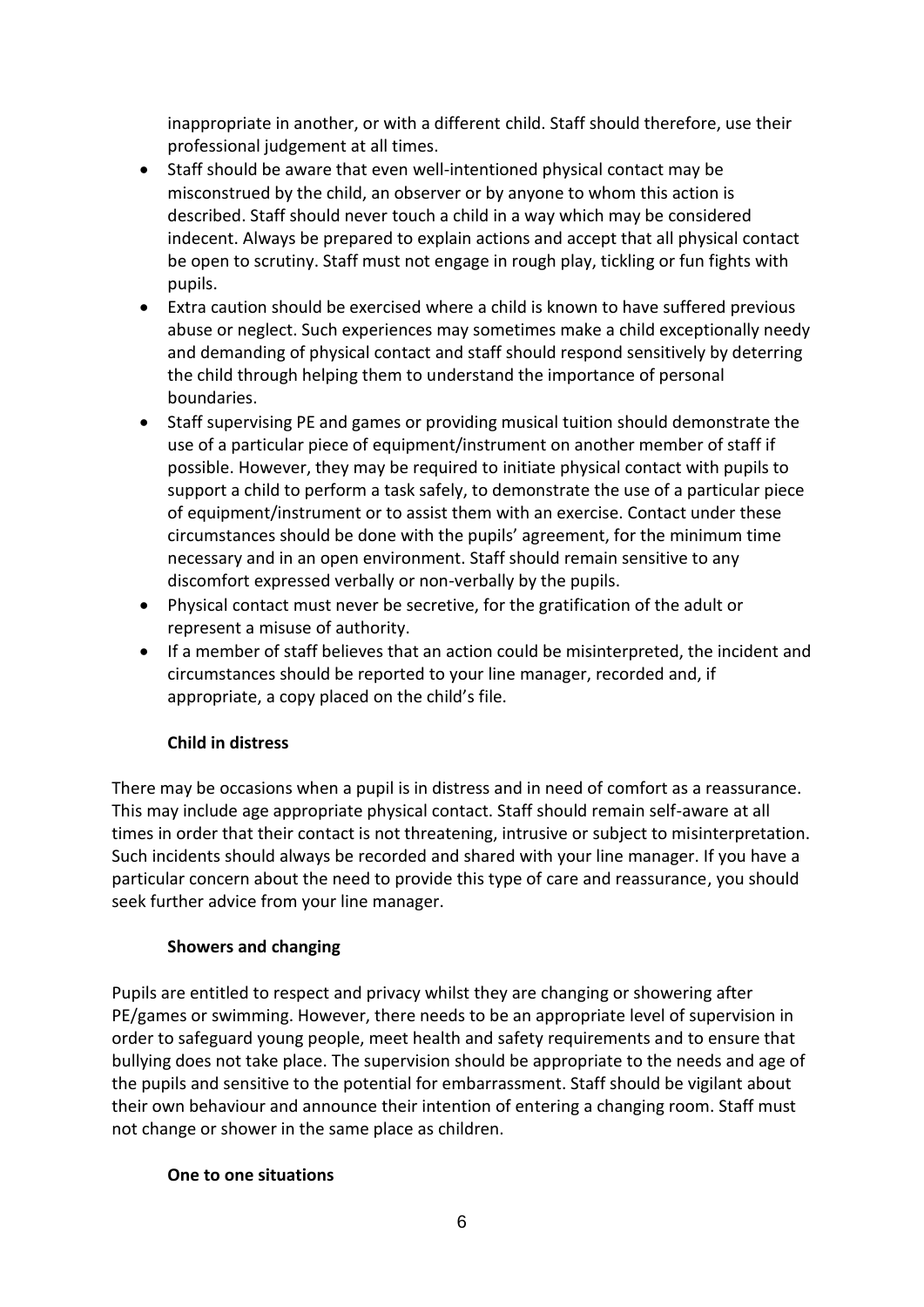Staff working individually with pupils should be aware of the potential vulnerability of pupils and staff in such situations. Staff should manage these situations with regard to the safety of the pupil and to themselves. Individual work with pupils should not be undertaken in isolated areas or rooms where there is no external viewing panel. Where it is necessary to close doors for reasons of confidentiality, a colleague should be made aware of this and asked to remain vigilant.

# **Transporting pupils**

In certain circumstances it may be appropriate for staff to transport pupils offsite. For example: sports fixtures, swimming lessons or other out of school activities. A designated member of staff should be appointed to plan and provide oversight of all transport arrangements and to respond to any difficulties that may arise. Staff should ensure that the transport arrangements and the vehicle meets all legal requirements. Staff should ensure that:

- the driver has the appropriate license for the vehicle
- the vehicle is roadworthy, has a valid MOT certificate and is appropriately insured
- the maximum capacity is not exceeded.
- the driver is not distracted while the vehicle is in motion for any reason other than an emergency
- all passengers are wearing correctly fastened seatbelts.

Staff should never transport pupils/students while under the influence of alcohol or drugs. Prior to transporting pupils offsite consent must be obtained from pupil parent/guardian and staff should be aware that the safety and welfare of the pupils/students is their responsibility until they are safely passed back to their parent/carer.

# **7. Communication and social media**

School staff's social media profiles should not be available to pupils. If they have a personal profile on social media sites, they should not use their full name, as pupils may be able to find them. Staff should consider using a first and middle name instead, and set public profiles to private.

Staff should not attempt to contact pupils or their parents via social media, or any other means outside school, in order to develop any sort of relationship. They will not make any efforts to find pupils' or parents' social media profiles.

Staff will ensure that they do not post any images online that identify children who are pupils at the school without their consent. At Ashton West End Primary Academy, we do not post pictures online of children's faces. All photos posted online will be from a distance, the back of children's heads or just of the work that the children have created.

Staff should be aware of the school's Online Policy.

# **8. Acceptable use of technology**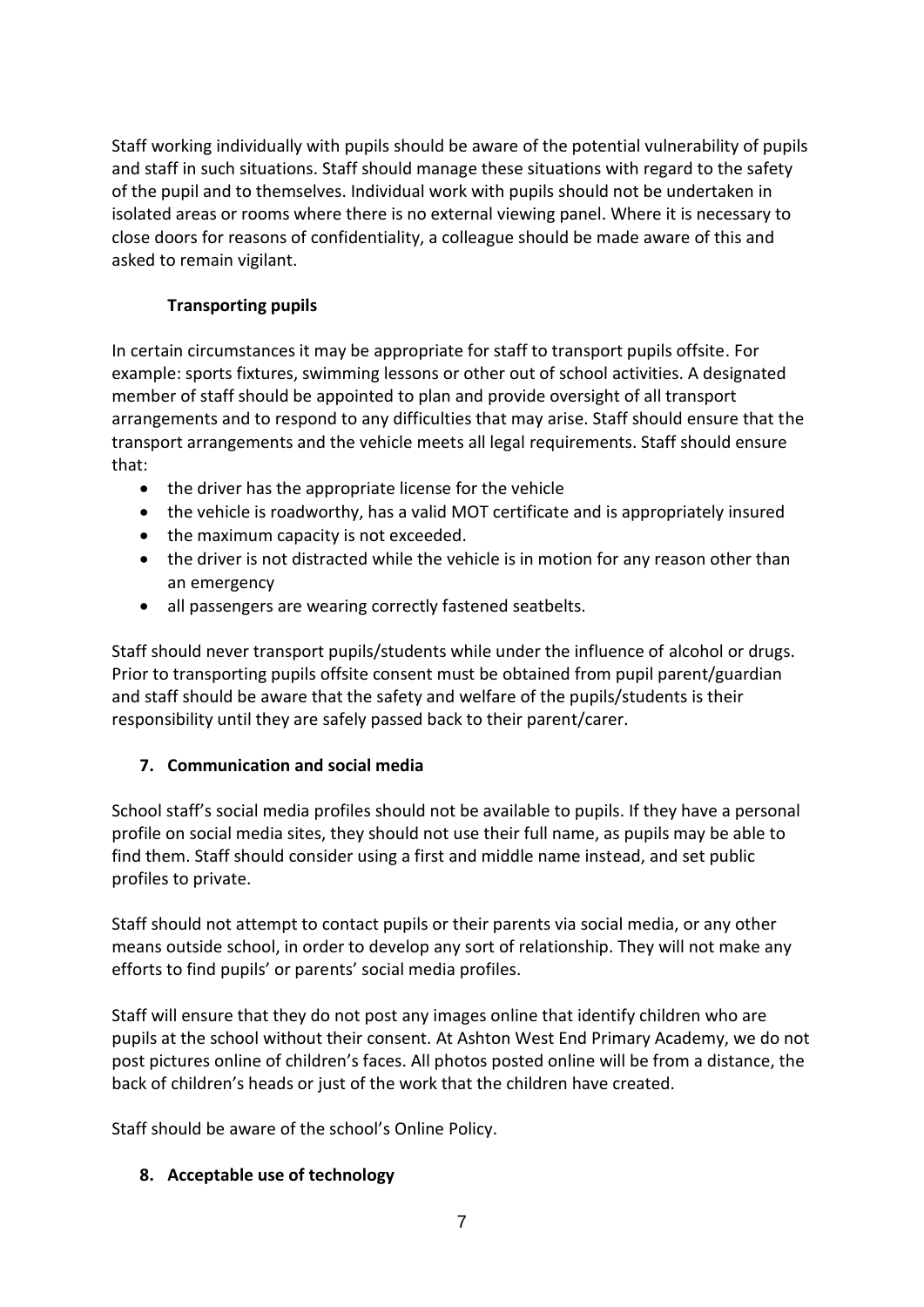Staff will not use technology in school to view material that is illegal, inappropriate or likely to be deemed offensive. This includes, but is not limited to, sending obscene emails, gambling and viewing pornography or other inappropriate content.

Staff will not use personal mobile phones and laptops, or school equipment for personal use, in school hours or in front of pupils. They will also not use personal mobile phones or cameras to take pictures of pupils.

We have the right to monitor emails and internet use on the school IT system.

# **9. Confidentiality**

In the course of their role, members of staff are often privy to sensitive and confidential information about the school, staff, pupils and their parents.

This information will never be:

- Disclosed to anyone without the relevant authority
- Used to humiliate, embarrass or blackmail others
- Used for a purpose other than what it was collected and intended for

This does not overrule staff's duty to report child protection concerns to the appropriate channel where staff believe a child is at risk of harm.

# **10. Honesty and integrity**

Staff should maintain high standards of honesty and integrity in their role. This includes when dealing with pupils, handling money, claiming expenses and using school property and facilities.

Staff will not accept bribes. Gifts that are worth more than £30.00 must be declared and recorded on the gifts and hospitality register.

Staff will ensure that all information given to the school about their qualifications and professional experience is correct.

# **11. Dress code**

Staff will dress in a professional, appropriate manner. Outfits will not be overly revealing, and we ask that tattoos are covered up. Clothes will not display any offensive or political slogans.

# **12. Conduct outside of work**